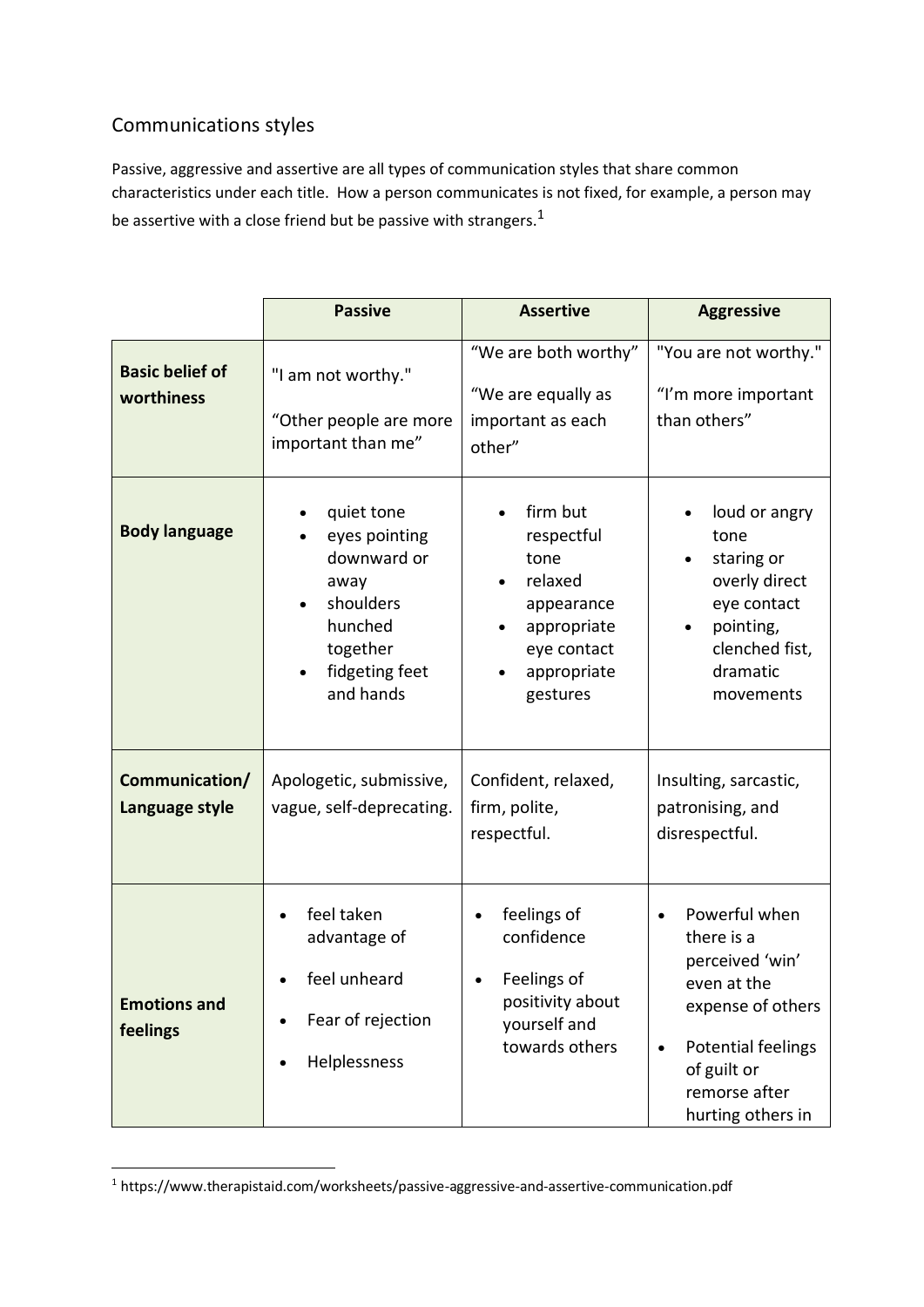| Resentment<br>towards those who | A healthy sense of self<br>respect | the pursuit of a<br>'win' |
|---------------------------------|------------------------------------|---------------------------|
| 'use' them                      | Self-esteem rises                  | feels angry               |
| Reduced self-<br>respect        |                                    |                           |

| Keep quite<br>Don't say what you<br>think or feel for<br>reasons such as<br><b>Behaviour</b><br>fear of<br>embarrassment,<br>conflict or being<br>judged<br>Put yourself down<br>$\bullet$<br>frequently<br>Agree with what<br>others say even if<br>you disagree | Express your<br>$\bullet$<br>feelings, wants<br>and needs<br>directly and<br>honestly<br>Don't assume<br>$\bullet$<br>you are correct<br>and that<br>everyone thinks<br>the same way<br>Allows others to<br>$\bullet$<br>share their<br>views without<br>dismissing or<br>insulting them | Express your<br>views and wants<br>as if everyone<br>else's are<br>unreasonable or<br>stupid<br>Ignore, insult or<br>$\bullet$<br>dismiss the<br>views of others<br>Act in a bullying<br>٠<br>manner to gain<br>power over<br>others |
|-------------------------------------------------------------------------------------------------------------------------------------------------------------------------------------------------------------------------------------------------------------------|------------------------------------------------------------------------------------------------------------------------------------------------------------------------------------------------------------------------------------------------------------------------------------------|--------------------------------------------------------------------------------------------------------------------------------------------------------------------------------------------------------------------------------------|
|-------------------------------------------------------------------------------------------------------------------------------------------------------------------------------------------------------------------------------------------------------------------|------------------------------------------------------------------------------------------------------------------------------------------------------------------------------------------------------------------------------------------------------------------------------------------|--------------------------------------------------------------------------------------------------------------------------------------------------------------------------------------------------------------------------------------|

Assertiveness is a communication style. It is being able to express your feelings, thoughts, beliefs, and opinions in an open manner that doesn't violate the rights of others."

*-Centre for Clinical Interventions*